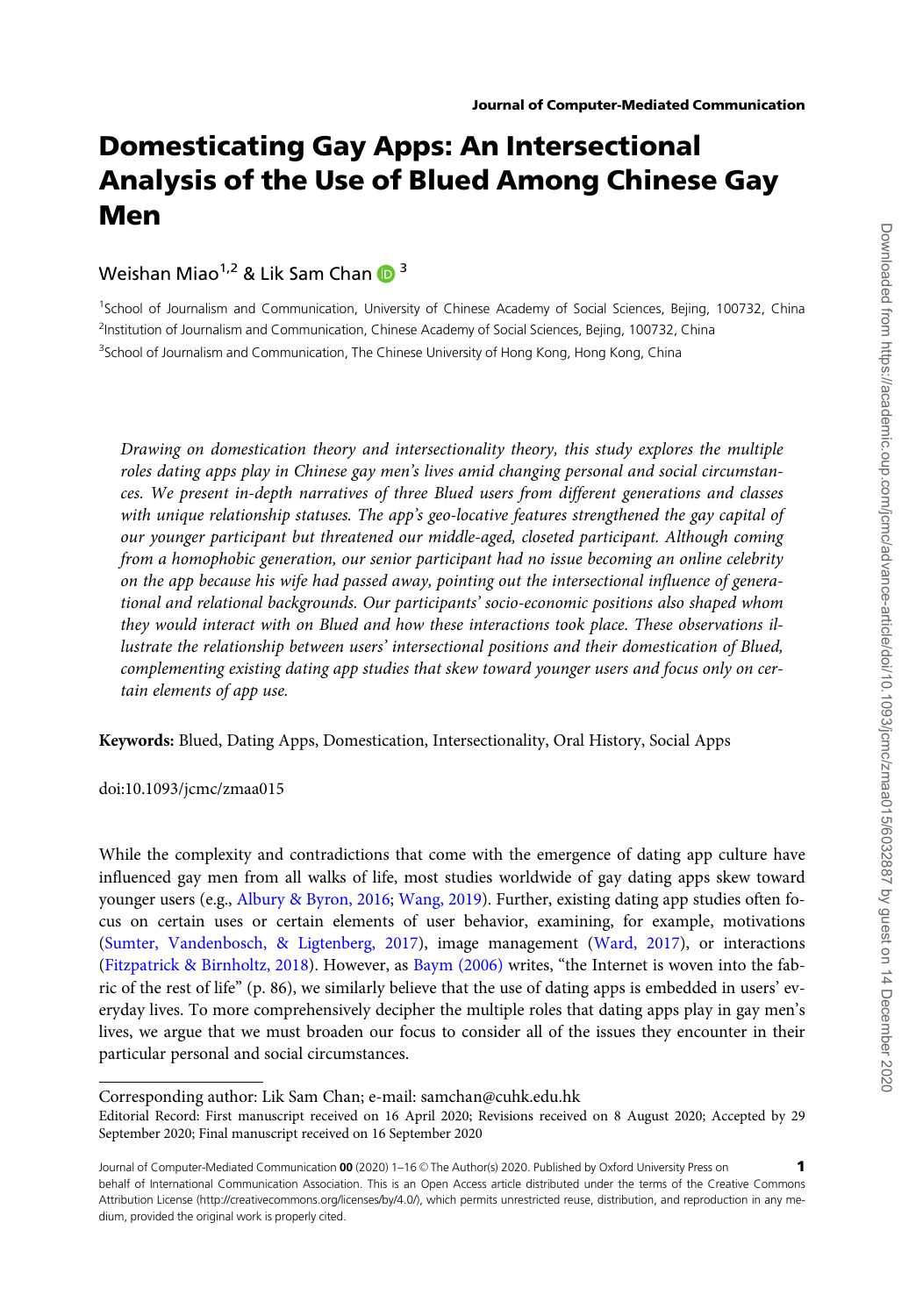To complement existing studies of app use, which focus on younger users and particular uses of apps, this study combines domestication theory and intersectionality theory to analyze how Chinese gay men of different generations, relationship statuses, and classes make use of, or domesticate, dating apps. Based on a three-year study (2016–2019) of Blued, a social app tailored to gay men in China, $^{1}$ we examine how the multiple roles of Blued is intertwined with gay men's personal and social circumstances.

Domestication theory originates in media and communication studies and considers how media technologies are "doubly articulated into our domesticity" ([Silverstone & Hirsch, 1992](#page-14-0), p. 4). The theory pays attention to how a technology is absorbed into the everyday lives of its users and their com-munities under specific social circumstances ([Haddon, 2011](#page-13-0)). Intersectionality theory was originally developed to examine the multiplied effects of race and gender in discrimination against women of color [\(Hancock, 2016\)](#page-13-0), but is now also used in gay studies to reveal the prejudice and exclusion based on race, gender, and age within gay communities ([Nakamura, 2002](#page-14-0)). Combining domestication theory and intersectionality theory provides us with a pathway to understand the use of dating apps by gay men that is more grounded in everyday life and more attentive to the multiple levels of domination ([Collins, 1991](#page-13-0)).

In this article, we situate our study in the recent scholarship on the use of dating apps among gay men, paying attention particularly to studies conducted in China. We elaborate on the relevance of domestication theory and intersectionality theory to our study. We then describe our oral history methodology. In our three-year study, we followed 12 Blued users from different generations and classes with various relationship arrangements. To show that the use of Blued is intertwined with individuals' life experiences, we present in-depth narratives of three users, supplemented with the narratives of others. Our analysis emphasizes the agency of these users, detailing the distinct ways in which they domesticate Blued.

# Literature review

### Chinese gay men and their use of dating apps

Although homosexuality was decriminalized in 1997 and depathologized in 2001, only 21% of the population in China accepts homosexuality [\(Pew Research Center, 2013](#page-14-0)). This figure is much lower than the 54% in Japan and 39% in South Korea. The Chinese government also does not endorse same-sex relationships [\(Zhang, 2020\)](#page-15-0). As same-sex intimacy is still highly sanctioned in Chinese society, apps such as Blued provide gay men with opportunities to meet other gay men virtually. Headquartered in Beijing, Blued is the first and currently the largest gay app in China, with around 25 million registered users in the country ([Qian](#page-14-0) & [Woo, 2020\)](#page-14-0). Unlike Grindr and other Western gay apps, Blued is a multi-functional platform. Users can browse other users nearby like on Grindr, post regular updates about themselves like on Facebook, broadcast and watch live streaming like on TikTok, or start a discussion thread on various topics like on Reddit, for example. There are other gay apps operating in China (e.g., Aloha, Jack'd), but they are much smaller in terms of user numbers.

Several researchers have explored the use of these apps among Chinese gay men. One study compares the self-presentations of Chinese gay men with those of American gay men on Jack'd ([Chan,](#page-13-0) [2016](#page-13-0)) and finds that Chinese gay men are less likely to upload a photograph of their face than their American counterparts, reflecting the greater stigma of homosexuality in China. Looking at relationship development, [Wu and Ward \(2020\)](#page-15-0) find that although Chinese gay social app users use these platforms to look for sex, they often resist the blunt, direct expressions of sexual desires and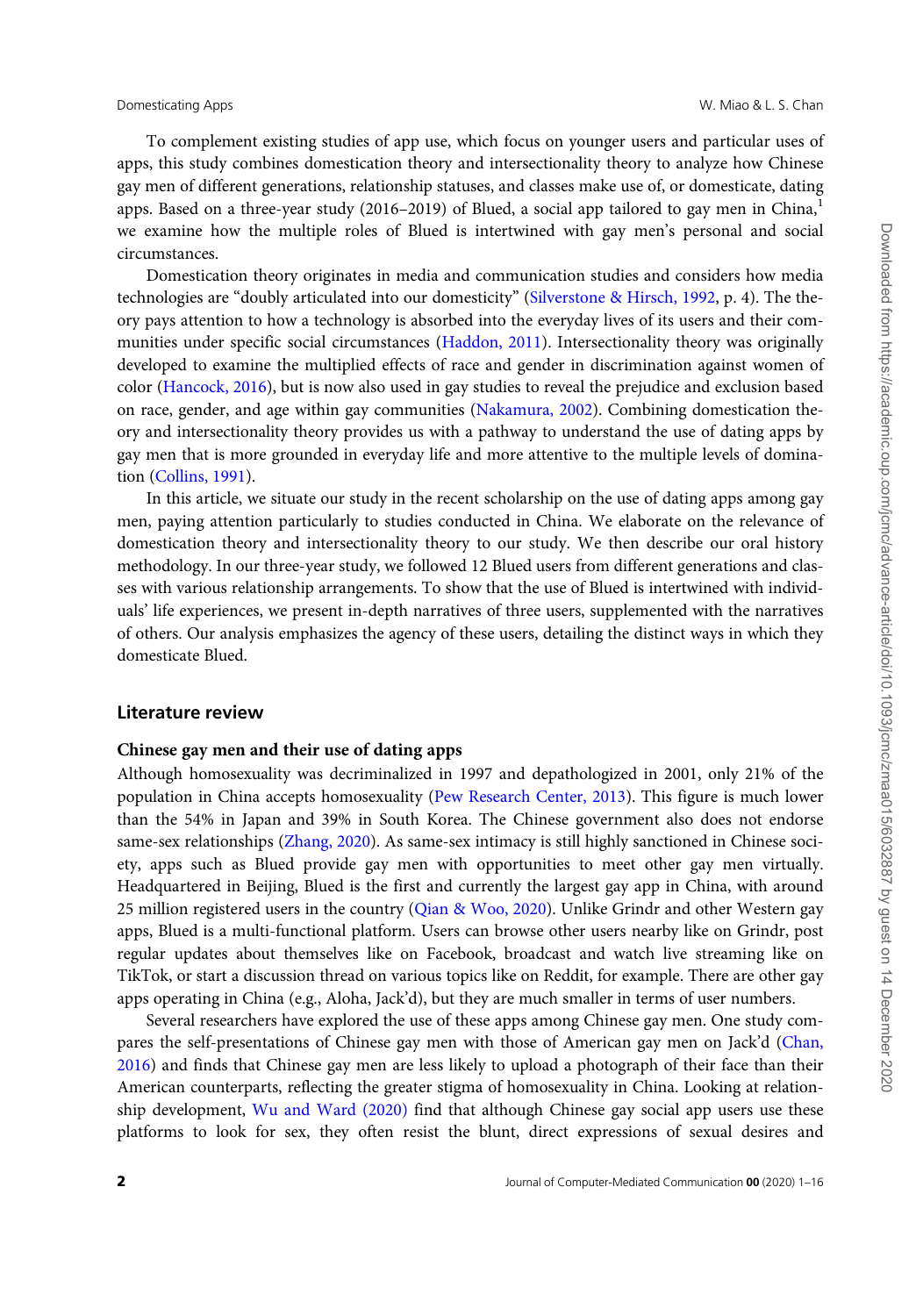preferences; instead, they expect an interesting, sustainable conversation with potential casual sex partners. Large-scale survey studies examine risky sexual behaviors among Chinese gay app users [\(Luo et al., 2019](#page-14-0)). Blued's live streaming feature has also attracted scholarly attention. This feature allows viewers to buy virtual gifts for a live streamer, who can then convert those gifts into money. [Wang \(2019\)](#page-15-0) finds that viewers, particularly older and richer viewers, are comfortable using gifts in exchange for online same-sex companionship that is not available to them in their offline, heterosexual lives. However, he also finds that drag live streamers are dismissed by some viewers, thereby reinforcing the preference for masculine performance embedded in homonormativity.

These studies, collectively, provide a preliminary understanding of Chinese gay dating app culture. However, they also illustrate the two problems in dating app scholarship that we identify in the introduction. First, they focus on younger users. For example, participants in the study by [Wu and](#page-15-0) [Ward \(2020\)](#page-15-0) are aged from 20- to 31-years-old. Second, each of these studies singles out a particular element of app use, such as self-presentation [\(Chan, 2016](#page-13-0)) or live stream viewing [\(Wang, 2019](#page-15-0)), and does not adequately consider how the different life experiences of gay men shape and are shaped by the use of these apps. To address these weaknesses, we draw on domestication theory and intersectionality theory to look holistically at the integration of Blued into its users' everyday lives.

### Domestication theory

Unlike theories that assume a linear adoption process, such as the diffusion of innovation theory and technology acceptance model, domestication theory takes a dynamic, iterative approach to examine both the symbolic meanings and material practices of media technologies in our everyday lives [\(Silverstone & Hirsch, 1992](#page-14-0)). Specifically, the theory pays attention to both users' subjectivities and the circumstances of their media usage. Domestication theory highlights the ways in which users construct their subjectivity through their everyday engagement with technology and the actual scenarios where domestication occurs. The theory introduces four concepts—appropriation, objectification, incorporation, and conversion—to describe the actual process through which a technological product becomes part of a user's life [\(Silverstone, Hirsch,](#page-14-0) & [Morley, 1992\)](#page-14-0). Appropriation is the acquisition of the technology. Objectification allows users to express tastes and values by placing and displaying the technology in their households. Incorporation refers to the use of the technology in certain situations. Lastly, conversion reflects the influence the technology may have on the interactions between users. Domestication theory is particularly suitable for tackling micro-level issues, such as how we interpret the meaning of technology and how we experience technology ([Haddon, 2003\)](#page-13-0).

As the term "domestication" suggests, the theory is primarily concerned with how we tame a "wild," external object and incorporate it into our household. Our ever-changing new media environment constantly creates new "wild" technologies. For instance, constant system updates force users to re-domesticate what has already been domesticated ([Bertel](#page-13-0) [& Ling, 2016;](#page-13-0) [Huang](#page-14-0) & [Miao, 2020](#page-14-0)). Scholars have applied the theory to understand the use of social media, such as Facebook ([Sujon,](#page-15-0) [Viney,](#page-15-0) & [Toker-Turnalar, 2018\)](#page-15-0) and WhatsApp ([Matassi, Boczkowski,](#page-14-0) [& Mitchelstein, 2019](#page-14-0)).

Grindr and other gay dating apps have caught the attention of the public and scholars due to their controversial social impact. The majority of research looking at gay dating apps focuses on particular elements of user behavior. The narrow focus of this stream of research has left some questions unanswered. How are dating apps embedded in the lives of gay men? How do gay men from different backgrounds use dating apps differently? If we lack a thorough understanding of the lives of gay men, we cannot decipher the role dating apps play in their lives.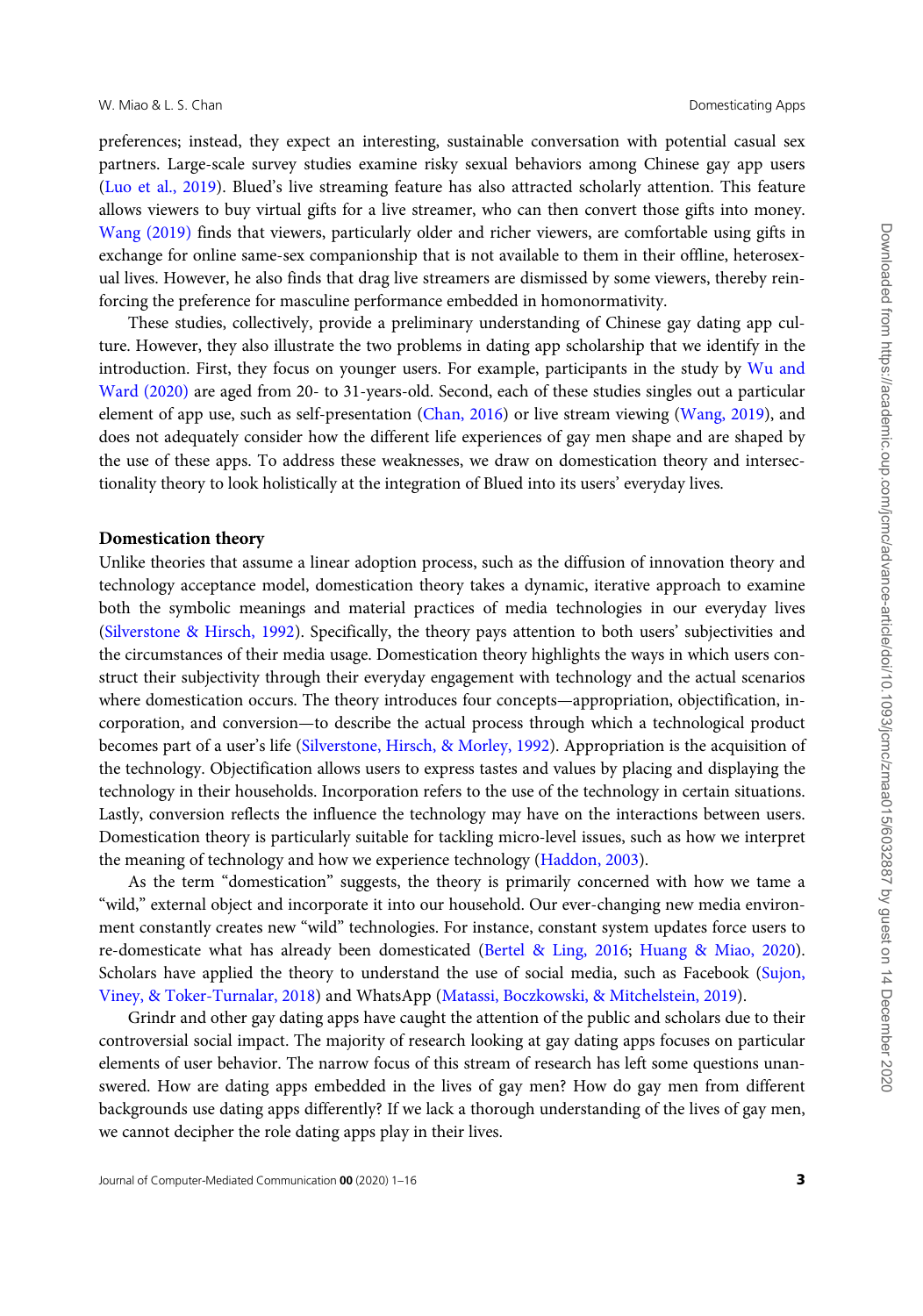Thus far, the application of domestication theory in gay dating app studies has been limited. According to [Møller and Petersen \(2018\)](#page-14-0), early domestication studies stress that a new technology disrupts the normality of a household. This explains why sexual minorities, who have always been outside family norms, have been overlooked by domestication researchers. The study by [Møller and](#page-14-0) [Petersen \(2018\)](#page-14-0) is the first to apply the domestication framework to the study of gay dating app culture. It describes how gay couples, both monogamous and non-monogamous, domesticate Grindr and other apps into their intimate sphere. Following them, we use the domestication framework to examine Chinese gay men's use of Blued.

As noted by domestication theorists, each user is unique. [Hynes's \(2009\)](#page-13-0) study of the domestication of the Internet by Irish families shows that we cannot treat users as a homogeneous group, because the attributes of each user—gender, age, class, and so on—affect how technology is understood. [Nimrod's \(2016\)](#page-14-0) analysis of older Europeans reveals the influence of personal and cultural backgrounds on the degree to which they incorporate mobile phones into their lives. Accordingly, we combine domestication theory with intersectionality theory to highlight how personal and social circumstances affect the process of domestication.

# Intersectionality and the use of gay apps

[Crenshaw's concept of intersectionality \(1989\)](#page-13-0) proposes that the oppression faced by women of color comes from what [Collins \(1991\)](#page-13-0) calls a matrix of domination. Intersectionality theory requires analysts to look at individuals' multiple identities and the resultant multiple kinds of oppression. The theory argues that although individuals from a certain social category have some similar characteristics, differences exist because of the internal hierarchies of race, nationality, and other dimensions of identities ([Yuval-Davis, 2006](#page-15-0)). As [Hancock \(2016\)](#page-13-0) points out, intersectionality should be considered as an a priori assumption about the social world and human practices. This attention to differences between individuals resonates with domestication theory which considers the variations between users of different backgrounds and their different ways of domesticating technology ([Hynes, 2009;](#page-13-0) [Nimrod,](#page-14-0) [2016](#page-14-0)).

Drawing on this theoretical insight, many scholars have moved beyond the context of women of color to adopt an intersectional lens in research on various populations and subject matters [\(Yuval-](#page-15-0)[Davis, 2006](#page-15-0)). A number of LGBTQ studies have been informed by intersectionality theory, examining such topics as participation in rights activism ([Swank & Fahs, 2013\)](#page-15-0) and immigration ([Epstein &](#page-13-0) [Carrillo, 2014](#page-13-0)).

[Shield \(2018](#page-14-0), [2019\)](#page-14-0) extends intersectional analysis to the study of gay dating apps. Racism on dating apps is prevalent [\(Daroya, 2018](#page-13-0)). Instead of treating racism as a form of unidimensional oppression, [Shield \(2018\)](#page-14-0) illustrates how racial discrimination against immigrants on Grindr in Greater Copenhagen intersects with sexism and ableism. For instance, he reports the story of a transgender woman from Asia who was often mistaken as a sex worker because of the association between sex tourism and Southeast Asia. Further, his informants report seeing Grindr profiles that explicitly re-quest men of certain body types and a certain serostatus. [Shield \(2019\)](#page-14-0) also notes that White Grindr users prefer black tourists to black immigrants, because they associate the latter group with economic opportunism. His use of intersectionality theory to analyze racism on Grindr exposes the dynamics between nationality, immigration status, sex, body shape, and health status. Apart from [Shield \(2018](#page-14-0), [2019](#page-14-0)), research into how users of different intersectional identities make use of dating apps is still scant.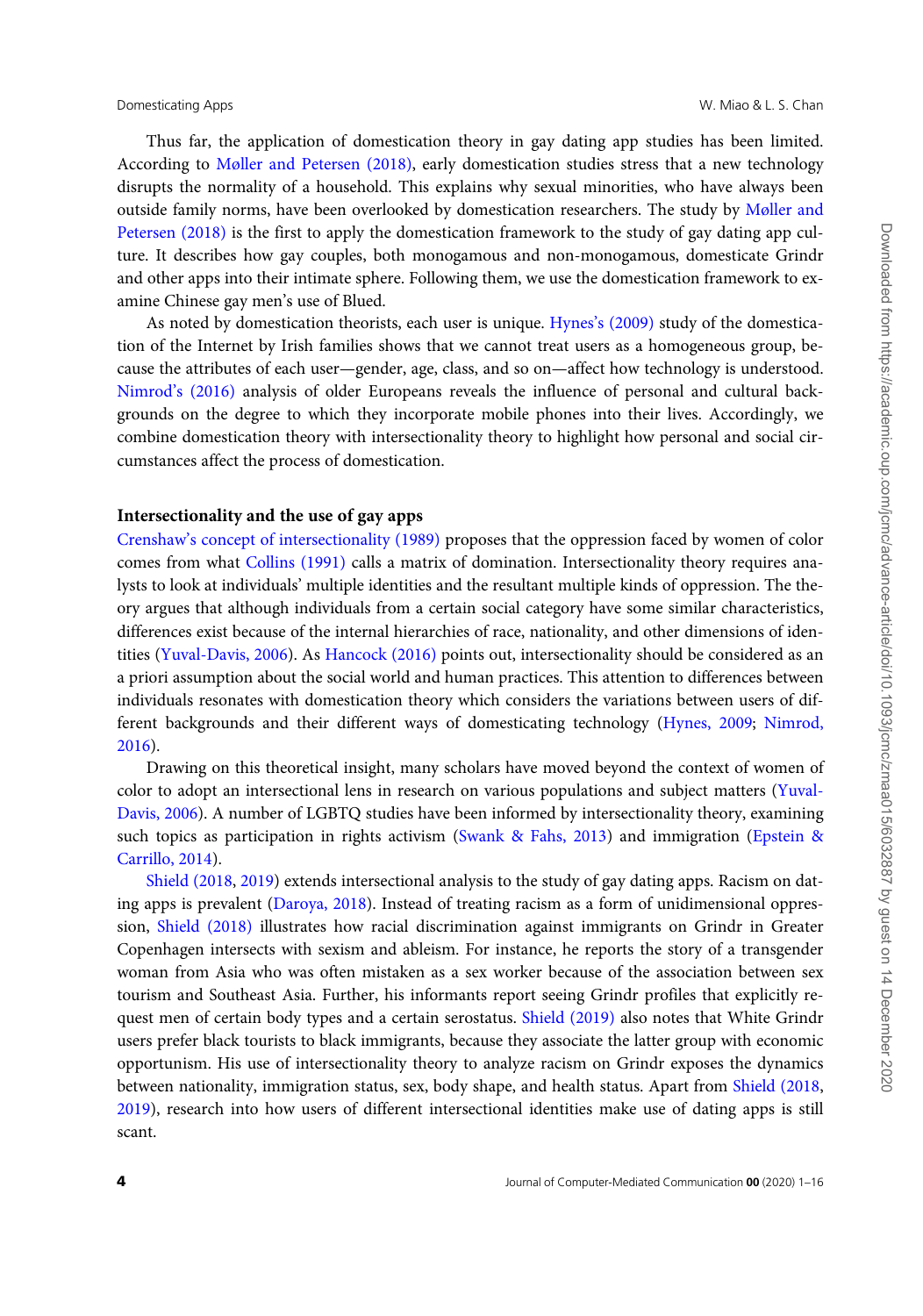### W. Miao & L. S. Chan Domesticating Apps

We believe that domestication theory and intersectionality theory can together contribute to the study of Chinese gay men's use of dating apps. The focus in domestication theory on the process of domestication by different users can be complemented by attention to the multiple identities and multiple axes of oppression identified by intersectionality theory. In this article, we ask the following question: what role does Blued play in the different circumstances of gay men? In particular, we illustrate how generational, relational, and class differences have intersectionally influenced the domestication of Blued.

### Method

This study was part of a larger project (2016–2019) that examined the emergence of Blued. Part of this project involved corporate ethnography at the headquarters of Blued in Beijing. In addition to interviewing staff members, we also interviewed 63 Blued users living in China to understand what the app meant to them and how they used the app. These users were recruited from various channels: on Blued, through activities organized by non-governmental organizations, and through snowball sampling.

We invited 12 of these users to participate in extended oral history interviews. The users were selected primarily based on their age: three were between 20- and 30-years-old, five were between 30 and 50-years-old, and four were above 50-years-old. We included older users because existing studies of dating apps tend to focus on younger users. Our participants also varied in terms of class, relationship status, city of origin and residence, and education level.

Our first author regularly engaged in one-on-one online and phone conversations with each of the participants. Topics of discussion included, but were not limited to, their attitudes toward and experiences of intimate relationships, plans for the future, and the use of Blued. Over the entire research period, except for one participant whom we only met once, our first author met all of the participants at least twice (and up to six times). Each meeting lasted for around three hours. These 12 participants were also added to a WeChat chat group, where they often posted photos of their everyday lives, interesting news concerning sexual minorities, and, very often, their concerns and worries about their intimate relationships. The participants agreed that anything they shared on this chat group could be used in this study. The data for this article are from these online and offline interactions.

Our interviews with the 12 participants used an oral history approach. The purpose of oral history research is to "give a voice to individuals and groups often ignored by orthodox histories" [\(Cockcroft, 2005,](#page-13-0) p. 366). An advantage of this approach over other interview techniques (e.g., respondent interview, informant interview) is its attention to participants' narratives. As [Lindlof and](#page-14-0) [Taylor \(2011\)](#page-14-0) point out, "narrative inquiry is concerned with the study of entire stories, whereas other types of inquiry (...) often extract certain kinds of materials (...) from stories for analytic purpose" (p. 180). This approach, therefore, was consistent with the goal of this study, as we aimed to examine not just a certain element of app use, but the multiple roles Blued plays in our participants' lives given their unique generational, relational, and class backgrounds.

A narrative's value lies in its completeness. Therefore, to preserve the integrity of our participants' narratives, instead of breaking them apart and organizing them according to themes, this article presents the narratives of three participants: Little Liang, in his early 20s; Brother Li, in his 40s; and Uncle Zhang, in his  $60s<sup>2</sup>$  Our goal was not to make generalizable claims about the Chinese gay population based on these three individuals. We selected them because their life stories exemplify the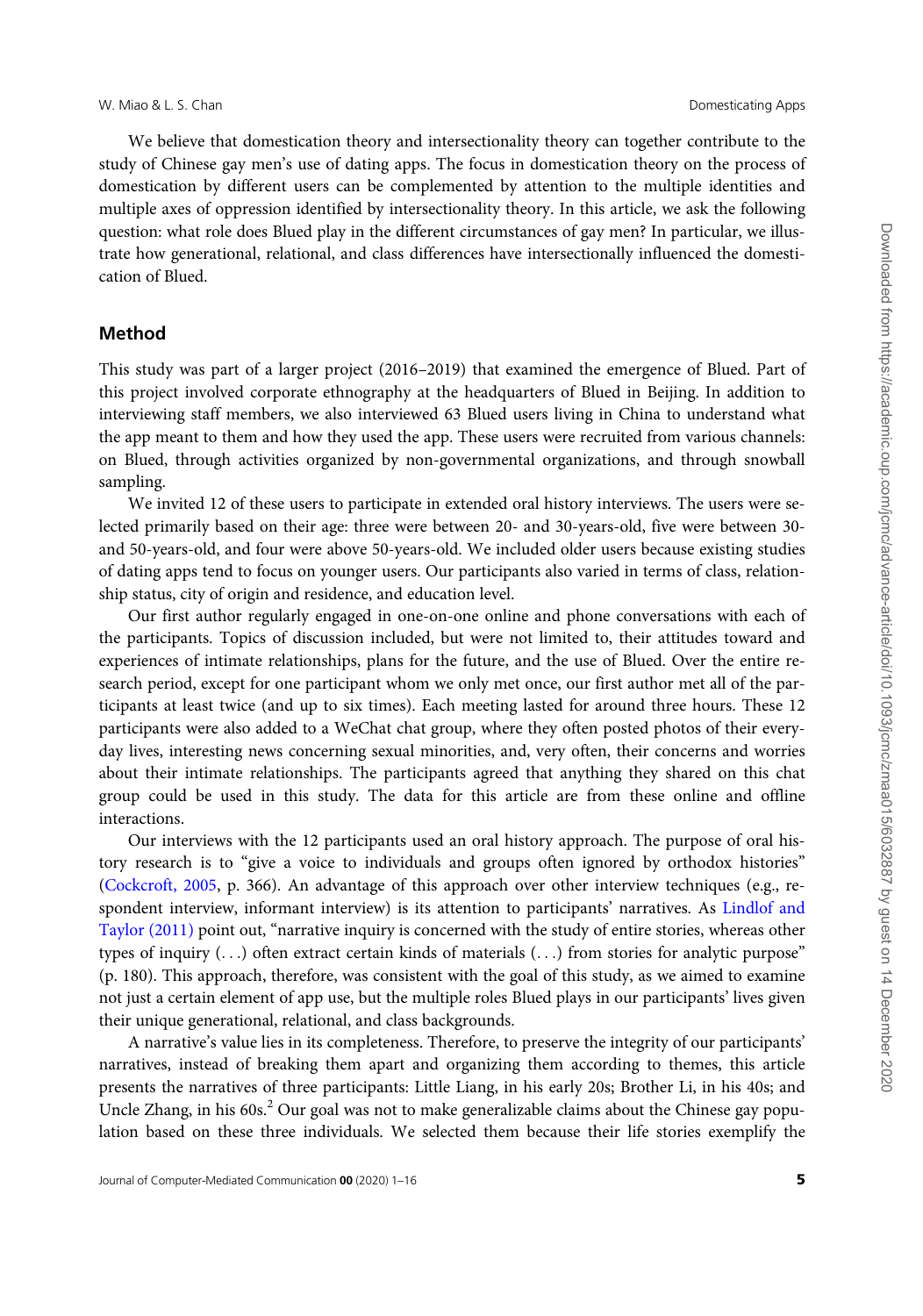different roles Blued plays in specific personal and social circumstances. In our analysis, we contextualized the narratives of each of these three participants within their lives, tracing the connections between their domestication of Blued and the challenges they faced because of their intersectional identities. We supplemented each of the narratives with those of other participants from the same generation, offering affirming and contradictory accounts to enhance the comprehensiveness of our analysis.

# Results

# Narrative of Little Liang: blued as a bridge, home, and gay capital

Born in a first-tier Chinese city<sup>3</sup> in the early 1990s and graduated from a renowned private college in the United States, Little Liang was working for a transnational consultancy when we first interviewed him. Like many people his age, he was his parents' only child, due to the nationwide one-child policy (1979–2015). His father was a manager of a company and his mother was a university professor. From a young age, he knew he was expected to be more successful than his parents. He understood that he must utilize all types of resources he had to achieve his life goals. He chose to study business overseas because he knew that this path would greatly advance his career.

Although being an only child meant that he lacked rapport with siblings, he received emotional and material support from his parents. "I grew up in a family that was full of love," said Little Liang. This familial environment gave him freedom and choice. The literature on Chinese gay youths often portrays them as victims of familial oppression, including pressure to get married ([Choi & Luo,](#page-13-0) [2016](#page-13-0)). Little Liang's experience was the opposite:

When I was in high school, I came out to my parents (...) My mom was unexpectedly calm and accepted me, telling me that no matter what she still loved me. My dad and I were at stalemate for a couple of days  $(...)$  A week later, he sent me a message about gay health, reminding me to protect myself.

Little Liang's case can be considered an example of social change—some parents of young people like Little Liang belong to the upper middle class, have university degrees, and live in first-tier Chinese cities that embrace diversity and openness. Little Liang undoubtedly enjoyed advantages due to his family background and generation, which formed the backdrop to his domestication of Blued.

Appropriation, the first stage of domestication, involves the acquisition and ownership of technology. It describes the way in which a technology leaves the commodity market and enters our everyday lives, thereby beginning to accumulate its unique social significance that varies between users [\(Silverstone et al., 1992](#page-14-0)). Little Liang described his appropriation of Blued as "illegal." He had known of the existence of the app since middle school. He immediately downloaded the app when he got his own smartphone at the beginning of high school. Although Blued banned minors from using the app, there were no mandatory checks, so Little Liang, who was only 15, claimed to be 18-years-old and became an "illegal user." The other two participants from Little Liang's generation first used Blued when they were 16- and 17-years-old, respectively. To them, Blued was, in the words of Little Liang, "a bridge to the gay world." He elaborated, "I started understanding how other gay men looked and how people in this community talked." This finding echoes those of many prior studies that show that teenagers who are isolated from the urban gay culture use the Internet to explore their sexual desire and look for a sense of belonging ([Campbell, 2004;](#page-13-0) [Gray, 2009\)](#page-13-0).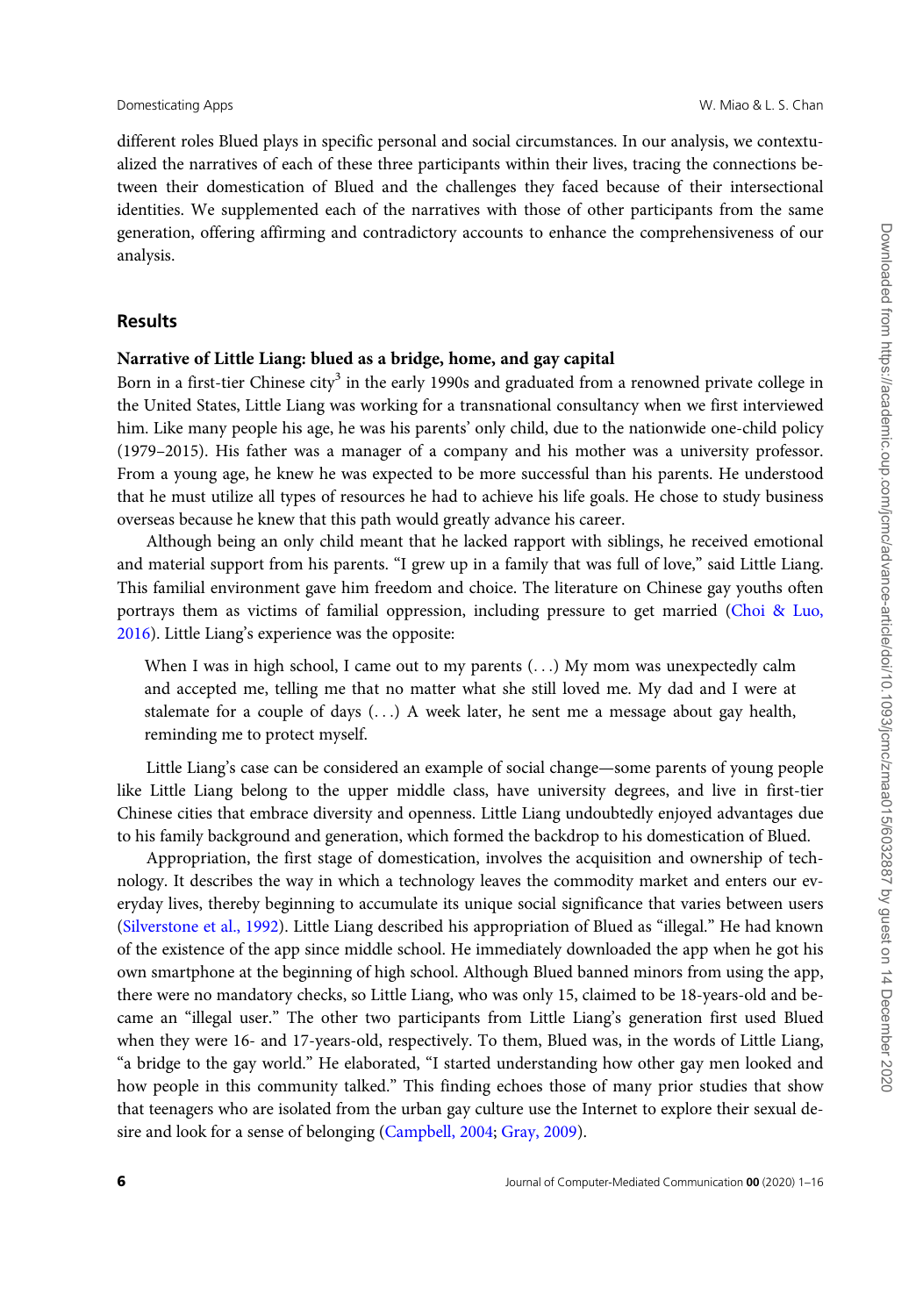Domestication theory stresses the context of technology use [\(Silverstone et al., 1992\)](#page-14-0). In his early experience with Blued, Little Liang mainly talked to people via the app and did not meet anyone offline. As he explained, this was because he was at a boarding school where he could use his smartphone only at weekends, and he was not yet ready for physical engagement with gay communities. That is, his school life and lack of psychological preparedness made the incorporation of Blued into his everyday life completely virtual.

After Little Liang entered college in the United States, Blued was re-domesticated into his life in a different way. When he moved to the United States, he started using Grindr, but his experience was disappointing. For one thing, he found the functions of Grindr too limiting. There were no live streaming nor discussion boards on Grindr. For another, he sometimes encountered profiles that stated "No Asians," which he found offensive. His experience echoes those of people of color who face racism in gay digital spaces ([Daroya, 2018](#page-13-0)). Eventually, Little Liang returned to Blued, where he felt at home: "At least it is all Chinese on this platform." Very quickly, he met a group of gay friends via the app who also came from China. Blued became an important tool for Little Liang to look for friends while studying abroad.

Having incorporated Blued into his social life in the United States, Little Liang continued using the app to make new friends, extend his social networks, and seek potential job opportunities after returning to China. [Morris \(2018\)](#page-14-0) describes the ability to get into gay social groups and the bestowal of social prestige by leveraging one's gay identity as "gay capital." Little Liang clearly exercised his gay capital via Blued. For instance, he once stayed in a five-star hotel during a business trip. He logged onto Blued and found someone staying in the same hotel, so they met up in the hotel's lounge. "This guy was the vice-president of the Chinese region of a multinational company (...) He gave me a lot of career advice and we became very good friends," said Little Liang. Similarly, our two other younger participants used Blued to build their careers. One, a personal trainer, used Blued to look for clients; another, an Airbnb host, promoted his accommodation on the app. These examples suggest that being gay, for the young generation, is no longer something one must hide [\(Kong, 2011\)](#page-14-0); instead, it is a ticket to a network of social resources and business opportunities.

The domestication of technology entails conversion, which refers to the influence the technology may have on the interactions between its users [\(Silverstone et al., 1992](#page-14-0)). While Blued indeed connected Little Liang with people whom he would not normally have the chance to meet, it also became a zone of conflict with his boyfriend. Little Liang started using Blued when he was single. To him, Blued was part of his everyday life. He explained, "during a work trip in an unfamiliar city, it is normal to meet another gay man for a cup of coffee and chat." However, Little Liang's tendency to incorporate Blued into his social life was not shared by his boyfriend, who understood Blued predominantly as a hookup tool. From our interviews with other Blued users, we found that the app has been considered a hookup tool by the Chinese gay communities for many years. His boyfriend, worried that Little Liang was using Blued to hook up, monitored Little Liang via the app. "He knows where I work, so he often logs on [to the app] to check the distance between me and him," Little Liang complained. "Sometimes when the distance gets further, he will question where I have been." Their conflict demonstrates that the domestication process entails an interpersonal dimension that complicates the process of technology adoption. When people enter a different relationship status from single to dating, in the case of Little Liang—their relationship with Blued also changes.

### Narrative of Brother Li: concerns about privacy and mobility

Little Liang's generation came of age after Blued was launched; to them, Blued has always been there. However, for the older generation, the domestication of the app is influenced by their prior experiences of web-based gay digital spaces.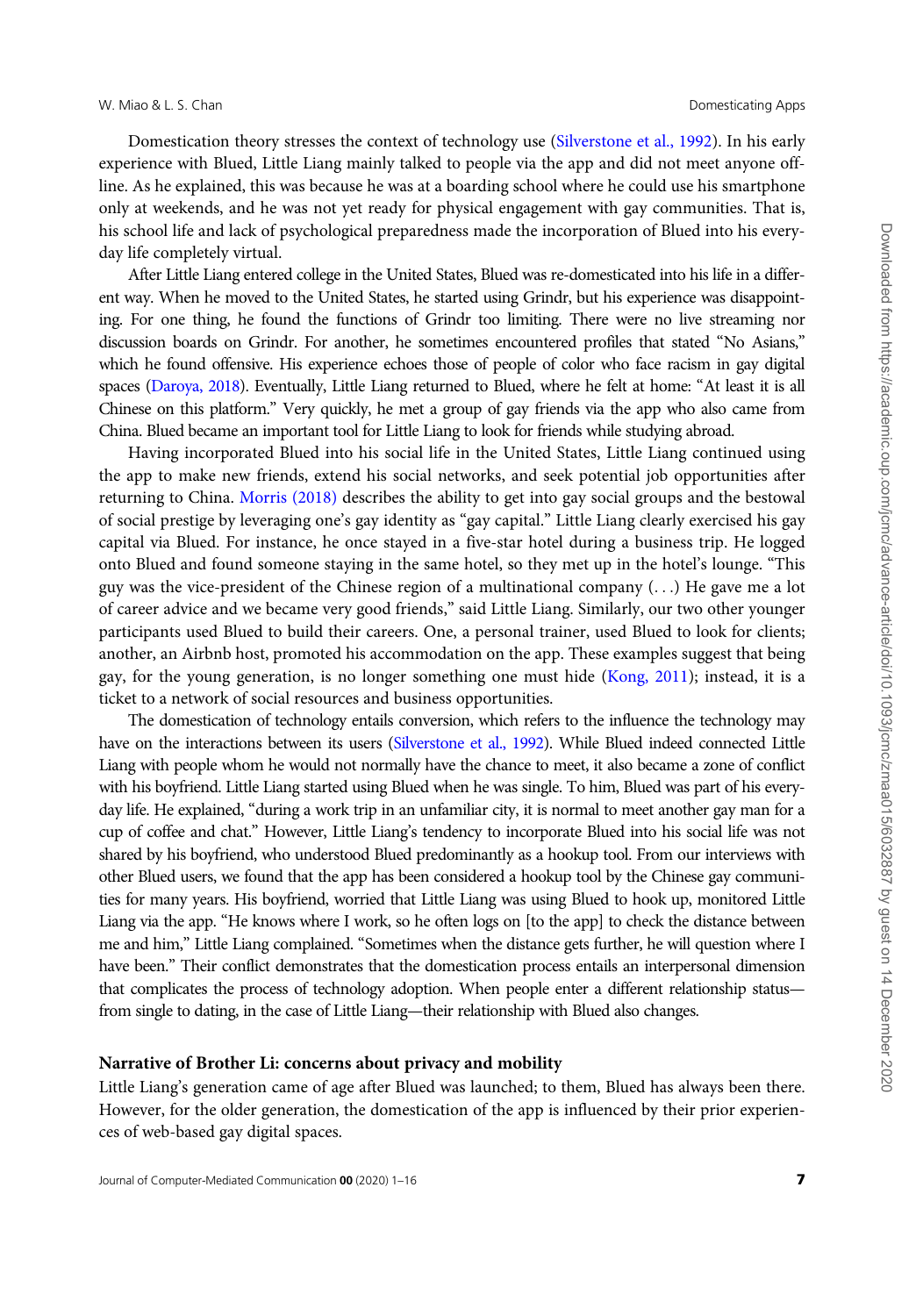Born in the early 1970s in a second-tier city in western China, Brother Li was the first one in his entire family to get into a university. After he graduated, he returned to his hometown and became a civil servant, making around 10,000 Chinese yuan (approximately US\$1,400 or  $\epsilon$ 1,210) per month.

Brother Li did not have access to the Internet until he started working. Online chatrooms were the earliest form of gay digital space in China [\(Ho, 2010](#page-13-0)). Brother Li recalled:

All of us were using online chatrooms, which today's young gay men may not have heard of. Back then, all gay men in the same town were in the same chatroom. Every day, everyone was looking for a partner like crazy.

In a chatroom, there was a constant influx of messages; therefore, whom one could and would meet largely depended on luck. By 2000, matchmaking websites for gay men, such as BF99.com, had emerged. These websites were modeled on matchmaking websites for the heterosexual population, with users filling in their information and using filters to select potential partners. Brother Li said that matchmaking websites gave him greater autonomy: "The functions of chatrooms are too simple (...) [Matchmaking] websites are so much better; you can decide on your own to screen for people you like." Among the various screening criteria, said Brother Li, location was of utmost importance: "Whether looking for a long-term partner or a one-night stand, everyone wants to look for someone close by. [On these websites,] people make their goal clear—they want to meet offline."

The desire for proximity was amplified by the arrival of smartphones and apps like Blued. Proximity, however, was a double-edged sword. While it offered users convenience, it also brought new challenges that required domestication. Brother Li said that he still remembered how excited he was when he first downloaded Blued: "I felt like I was living in a gay world. There were so many likeminded people around me!"

However, the joy Brother Li experienced did not last long. Very quickly, alarm bells rang. "I had not come out yet, so I was so afraid that people around me would discover me. I saw someone only 0.01 km away. Panic and fear immediately replaced my initial excitement, because I didn't know who this nearby person was or whether he would affect [my] life." Living in a conservative society with no legal protection for sexual minorities, many gay men in China hide their sexual identity because they are afraid that their sexuality will become a burden to their family and limit their careers ([Kong,](#page-14-0) [2011](#page-14-0)). This fear was especially palpable for Brother Li because his job at the government paid better than many others, which meant that the cost of being outed and losing his job was significant. Therefore, he avoided interacting with people who were close to him; instead, he only talked to people who were farther away. He also used the telephone number of his 70-year-old father to register his account on Blued. To Brother Li, these precautionary measures reduced the potential disturbance this "wild" technology might bring to his life.

At the time of our interview, Brother Li was married to a woman. He got married three years after he returned home from college due to pressure from his family and colleagues. "That was to fulfil my parents' desire and fulfil my duty. It was also a disguise to make my colleagues from my work unit think that I was a normal person," he explained. Similar to Little Liang, whose use of Blued became a zone of conflict with his boyfriend, Brother Li faced challenges in using Blued in his married life. According to domestication theory, objectification is the process in which users place and display the technology in a household to express certain values; it is related to where the technology is used [\(Silverstone et al., 1992](#page-14-0)). In Brother Li's case, at home he could not openly use Blued. "My phone is my secret," he said. At first, his wife was concerned by his secret texting, thinking that he was having an affair. The quarrel escalated to the point where his wife demanded that Brother Li unlocked his smartphone for her to view. Brother Li did not compromise and smashed his smartphone in front of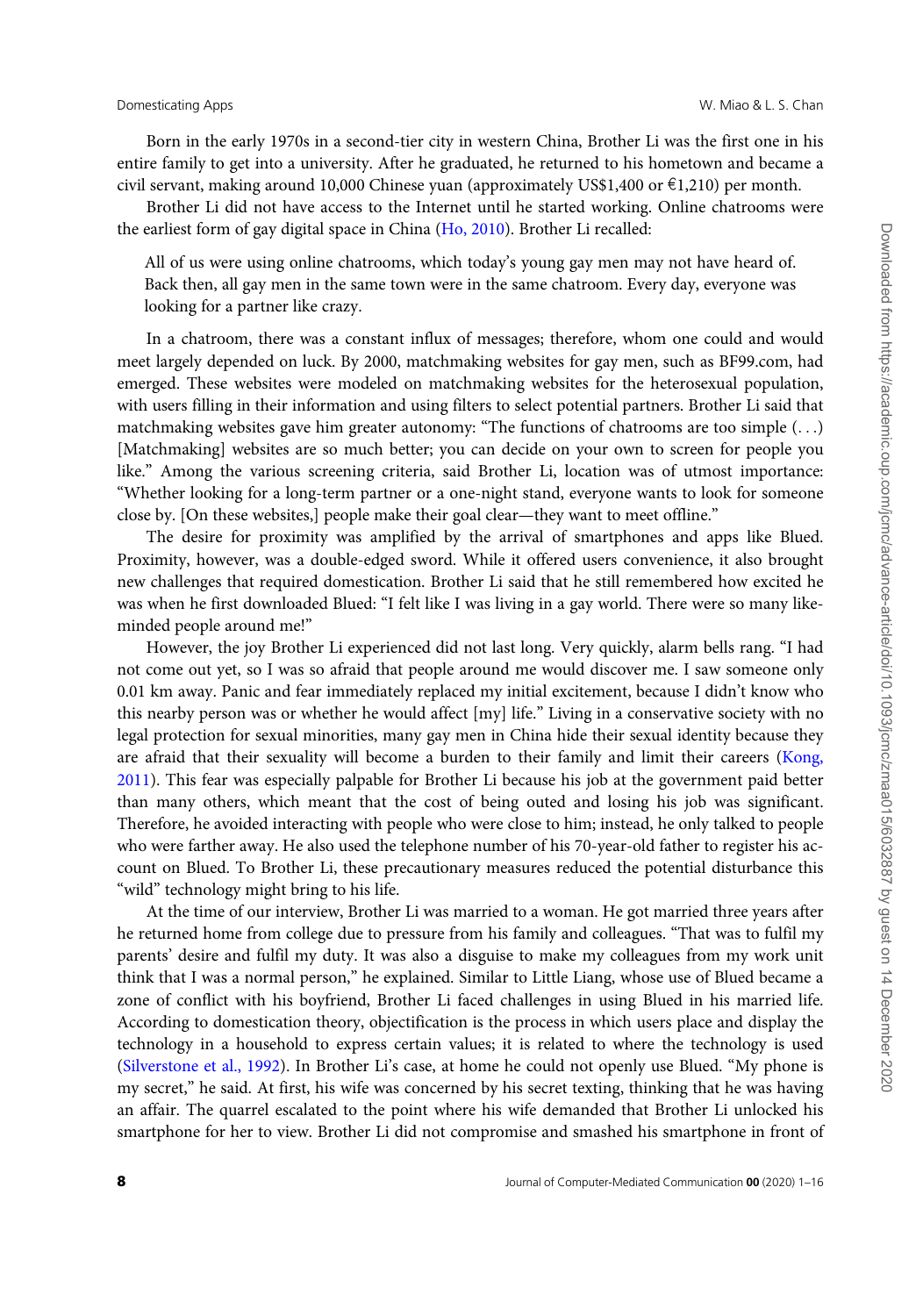her to end the quarrel. "If she found out, this would have ended my marriage, as well as my future," he explained.

Following that incident, to ensure that his wife would not notice his use of Blued, Brother Li uninstalled the app every day just before coming home and reinstalled it the next day after leaving home. Our interviews with Blued staff members revealed that it is not uncommon for users between 30- to 45-years-old to uninstall and reinstall the app on the same day or within a couple of days. Perhaps Brother Li is typical of this set of users.

However, not every participant we interviewed was able to maintain a boundary between their phone and their wife as strictly as Brother Li did. As another 40-year-old participant commented, "It is hard to keep a secret from the person who sleeps just next to you. Sooner or later, the secret will be revealed." The wife of this participant found out that he used Blued and eventually divorced him.

Further, Brother Li used Blued mostly when he was on business trips. After he married, his everyday life was confined to his office and his home. The predictability of his movements aided his wife's surveillance. Work trips, therefore, presented an opportunity for him to explore areas he would not normally visit. However, not every Chinese gay man has a chance to travel. For those who are at the intersection of economic austerity and family obligations, mobility is not an option.

Self-presentation is critical on Blued because users judge each other mainly based on photographs. Wanting to hide his identity, Brother Li did not show his face in photographs on his profile on Blued. He noted that his reluctance to show his face rendered him a "non-marketable product" on the app: "Many people are unwilling to respond to me when they see that I am 40-years-old and have no real photos." Brother Li stands at the intersection of society-wide heterosexism and communitywide ageism. Because of the former, he was not willing to put up a face photograph; because of the latter, not putting up a face photograph has moved him toward the margins of the margins.

Accordingly, Brother Li developed some strategies to enhance his "value" in this digital environment. First, he replaced his scenery profile photograph with an emoji, which was trendy among young people. From our interviews with other users, we found that accounts using scenery photographs were often perceived as belonging to older users. By removing this kind of photograph from his profile, Brother Li presented himself as a younger user. The second strategy he used was to reposition himself. For a while, Brother Li described himself as a "Warm man, mature, and caring" on his profile. He explained that this was "the weapon of the weak." Because he could not hide his age in the event of a physical encounter, he chose to present his age in a positive light.

### Narrative of Uncle Zhang: from neglected old man to online celebrity

Our third and final detailed narrative comes from Uncle Zhang. Uncle Zhang was born in the early 1950s in a village in northwestern China. His parents were farmers. He started working after finishing primary school. The young Uncle Zhang witnessed the Great Chinese Famine (1959–1961) and the Cultural Revolution (1966–1976). During his late teenage years, he noticed his difference from other boys: "Everyone was gossiping about which girls were pretty, but I focused on good-looking boys." In 1978, same-sex acts between men were officially outlawed. The convicted faced punishments that included public shaming and imprisonment. Therefore, Uncle Zhang did not dare explore relationships with men. Under the arrangement of his parents, he married at 18 and very quickly had two children.

In 1982, the state loosened its regulations on citizens' geographical mobility. For two reasons—to make money for the household and to escape his married life—Uncle Zhang moved to a city and found a job in a restaurant. He told us that his first same-sex experience happened in a public restroom in a park, a space that gay men in that era considered their world ([Kong, 2011\)](#page-14-0). Although gay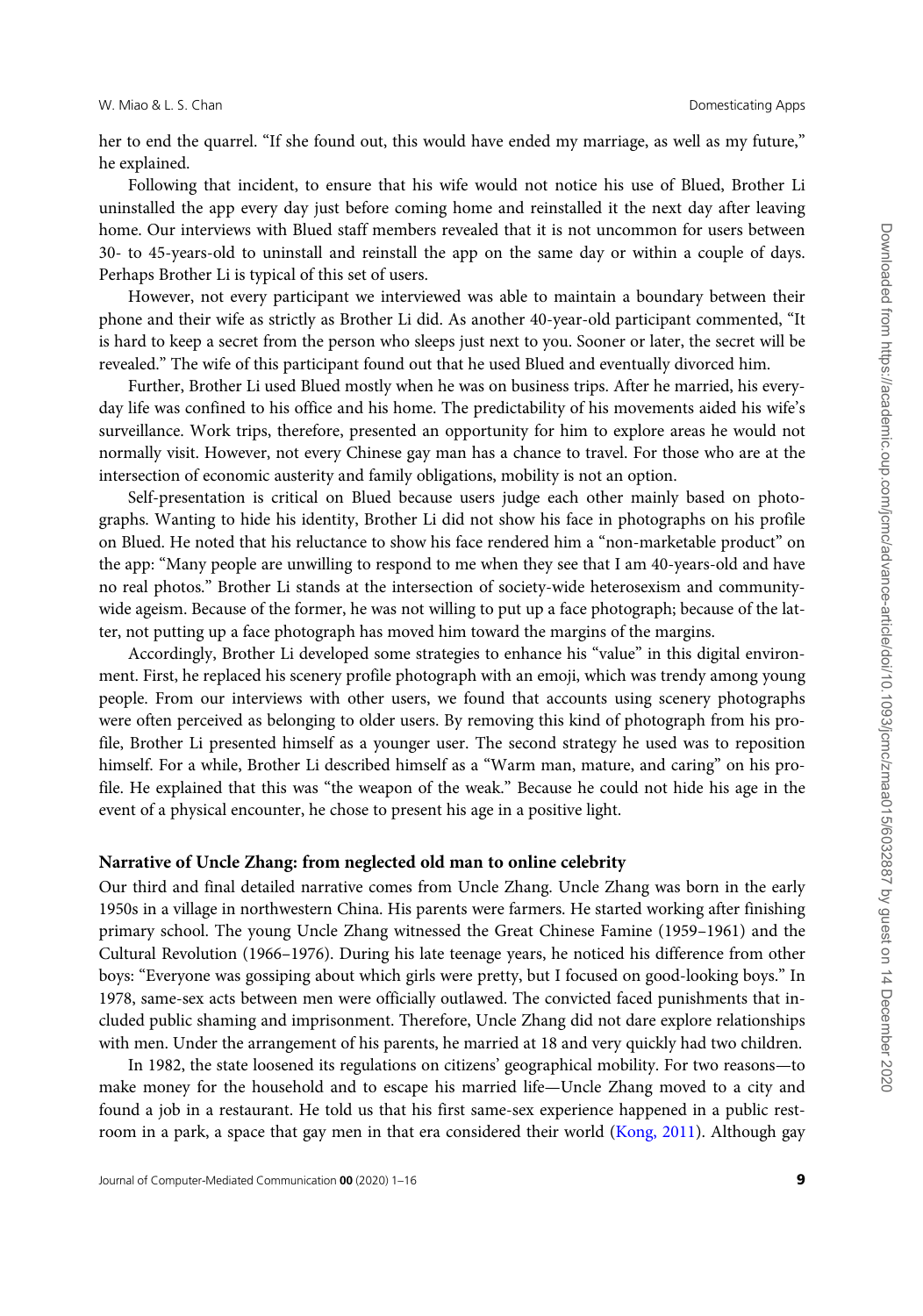websites started appearing in China in 2000, Uncle Zhang, who was nearly 50 by then and had only a primary school level education, was not able to join the bandwagon of digital cruising. For him, typing on a computer keyboard was an impossible task. Further, working in a restaurant meant that his salary was too low to afford a computer and left him little spare time to learn how to use it. Uncle Zhang could not enjoy the benefits of the Internet that younger Chinese gay men did; he continued to spend time in parks at nightfall. This is a clear example of the effects of class and generation on access to technology.

In 2008, Uncle Zhang returned to his home village to take care of his aging father. He took a job as a security guard in a nearby town, which was close enough for him to commute every day from his home village, but far enough for him not to run easily into acquaintances from the village. That year, he also bought his first mobile phone, a Nokia with a black and white screen, to communicate with his family members. This phone altered his way of cruising. With the assistance of his son, Uncle Zhang learned to text via his mobile phone. Because of his prior experienced working in cities, he was familiar with the cruising culture of public restrooms. Seizing the opportunity afforded by having a job in another town, he explored the public restrooms there and started texting the phone numbers written next to the erotic messages that he found on the partitions. He told us that, "Those using this method mostly are old men like me. Young people use the Internet or go to bars; they don't communicate in this way." The Internet, bars, and other gay venues that emerged along with the economic reform, while offering spaces for younger gay men to socialize, have excluded older gay men and intensified the divide within gay communities ([Kong, 2011\)](#page-14-0).

In 2016, Uncle Zhang was in his early 60s. He told us that his wife had already passed away and his two children had moved to the city. He stayed in his home village alone but visited the city occasionally. When our first author asked Uncle Zhang if he knew what Blued was, he said that one of his friends had helped him install it on his smartphone. He gave it a try, but the experience was not enjoyable. Younger users either ignored his messages or verbally humiliated him, pointing out he was too old on Blued or asking, "How come you are not ashamed about being old?" The emphasis on selfpresentation on Blued inevitably privileges people with a certain set of intersectional attributes young and muscular—and systematically discriminates against people like Uncle Zhang.

The narrative so far describes the failure of Uncle Zhang's domestication of Blued. Although he appropriated and objectified Blued, he was not able to incorporate the app into his routine. In spring 2019, things changed. Our first author saw Uncle Zhang on a live stream on Blued. [Wang \(2020\)](#page-15-0) describes live streaming as a process through which Blued exploits its live streamers, turning them into "performative laborers" who generate active data flows for further capitalization. However, in Uncle Zhang's live stream, he looked anything but exploited. He and four other seniors were wearing suits. One of the members was singing into a microphone, while the others, including Uncle Zhang, were clapping. The app indicated that around 1,000 people were watching the live stream. Comments flooded in, and most were positive: "cheer up!" and "not bad!" Uncle Zhang told us that this was his gay friend's idea. From the parks he frequented, he had made some friends who were around his age. "One of us was younger [around 50-years-old] and knew [about live streaming], so he always kept telling us that everyone was going to live stream." At first, Uncle Zhang hesitated because of his previous failed encounters on Blued. He said to his friend, "This is a youngsters' thing, how can we jump in?" As the notion of conversion suggests, people's domestication of technology does not exist in a vacuum but is embedded in a network of social relationships [\(Silverstone et al., 1992](#page-14-0)). With encouragement from his friends, Uncle Zhang picked up Blued again. Because he and his friends were retired, they had plenty of time. The live stream started every day at 8 p.m. and lasted for two hours. They sang, danced, and talked with their audience who were around their age. At some point, nearly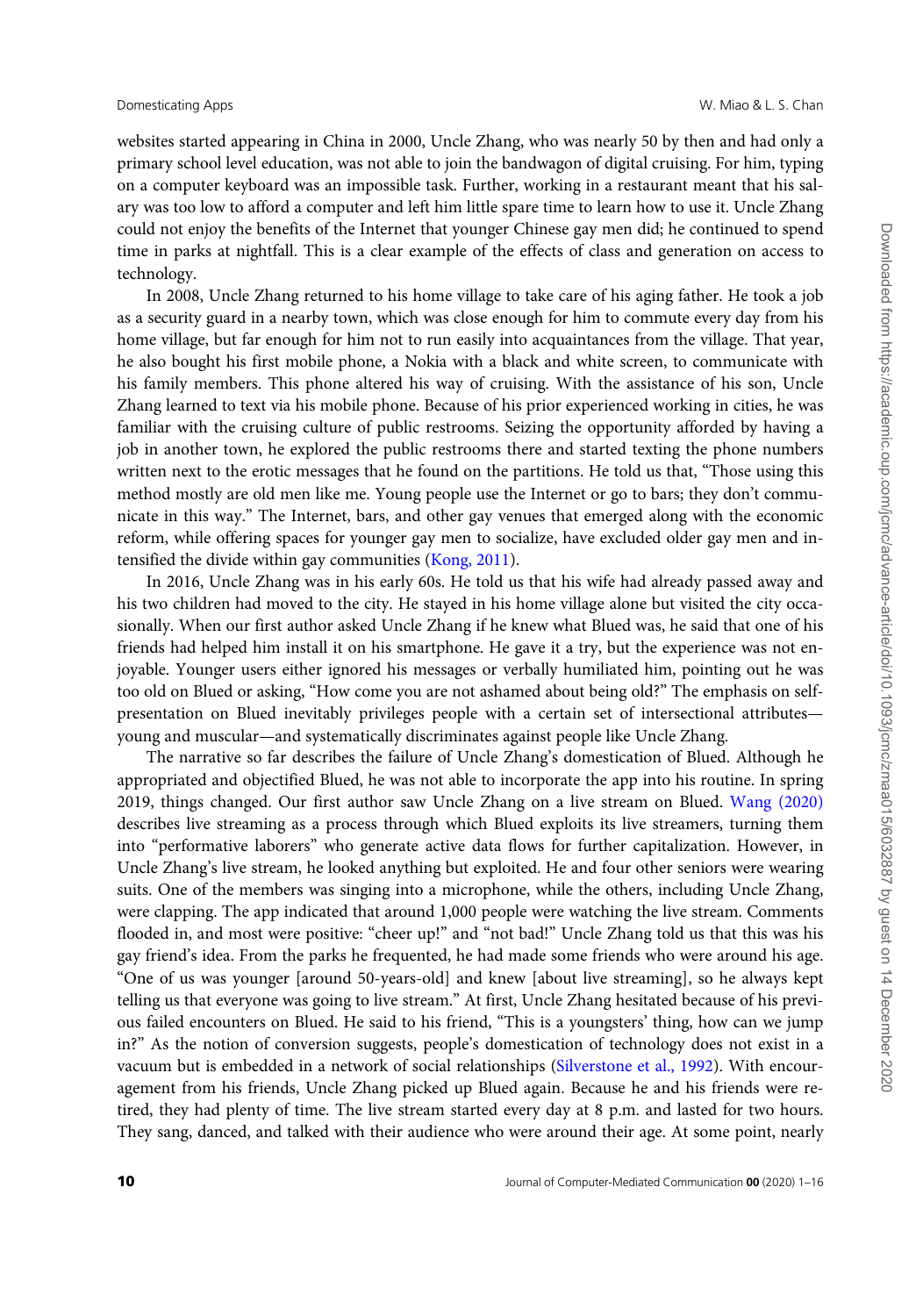10,000 people were watching their live stream. Uncle Zhang, personally, had more than 50,000 followers on this Blued account. Whereas he made around 1,200 Chinese yuan (approximately US\$170 or  $\epsilon$ 145) per month in his previous job as a security guard, doing live streaming on Blued was earning him around 1,000 yuan per month, which was good for a retired man. Live streaming, unexpectedly, became a channel through which Uncle Zhang deepened his friendships, made money, and became integrated into the digital gay community.

Uncle Zhang's intersectional disadvantages—old age, working-class, technologically inexperienced—lead to failure in his initial domestication of Blued. However, with his friends, he redomesticated Blued into his retired life, subverting the norms of mainstream gay virtual spaces. As [Berlant and Warner \(1998\)](#page-13-0) suggest, queer world-making "necessarily includes more people than can be identified" (p. 558). We can see that in the world that Uncle Zhang and his friends constructed, once inferior intersectional positions were transformed into an advantageous resource, elevating the individuals from exclusion and rejection to inclusion and acceptance. Moreover, their presence on Blued also benefitted other older Blued users. The three other participants around Uncle Zhang's age told us that Blued provided them with emotional support in their old age. One person said,

Before there was Blued, I turned the TV on super loud every day, because this made me feel less lonely (...) The content on the TV, however, had no relationship with me. But the live streaming on Blued has made me realize that there are so many people like me in the world. Live streaming is like a lot of people talking with me.

Nonetheless, we have to be careful of being overly celebratory. First, a majority of Uncle Zhang's followers were close to his age. This suggests that, instead of Blued being one world for all gay men, it is creating separate worlds divided along generational lines ([Jones](#page-14-0) & [Pugh, 2005\)](#page-14-0). Second, the inclusion of Uncle Zhang was predicated on his underemphasis of his sexuality. Older gay men are stereotypically considered non-sexual ([Simpson, 2015](#page-15-0)). Therefore, Uncle Zhang's success reinforces this cultural assumption of older gay men's non-sexuality entailed in homonormativity.

### **Discussion**

Through the three detailed narratives, we reveal the multiple roles dating apps play in gay men's lives and show that the domestication of Blued varies with the generational, relational, and class backgrounds of its users. This study contributes to the scholarship on gay men's use of dating apps in three ways.

# No one single way to domesticate blued

First, our study shows that users of Blued domesticate the app in distinct ways. Domestication theory stresses the agency of the users and resists making prior assumptions about how they use a technology [\(Hynes & Richardson, 2009](#page-14-0)). The narratives of Little Liang, Brother Li, and Uncle Zhang illustrate the four aspects of domestication. Starting from the initial contact with Blued, they appropriated the app at different life stages. Little Liang downloaded Blued during high school and returned to the app when he was studying at college. Brother Li and Uncle Zhang appropriated Blued much later in their lives.

Once they encountered Blued, they objectified Blued in various ways. Uncle Zhang had no problems in displaying and using the app in front of his friends, who recommended the app to him in the first place. Little Liang considered Blued to be a convenient gadget on his phone, but this created tensions with his boyfriend. Brother Li had to carefully hide the app from his wife by deleting and reinstalling it every day.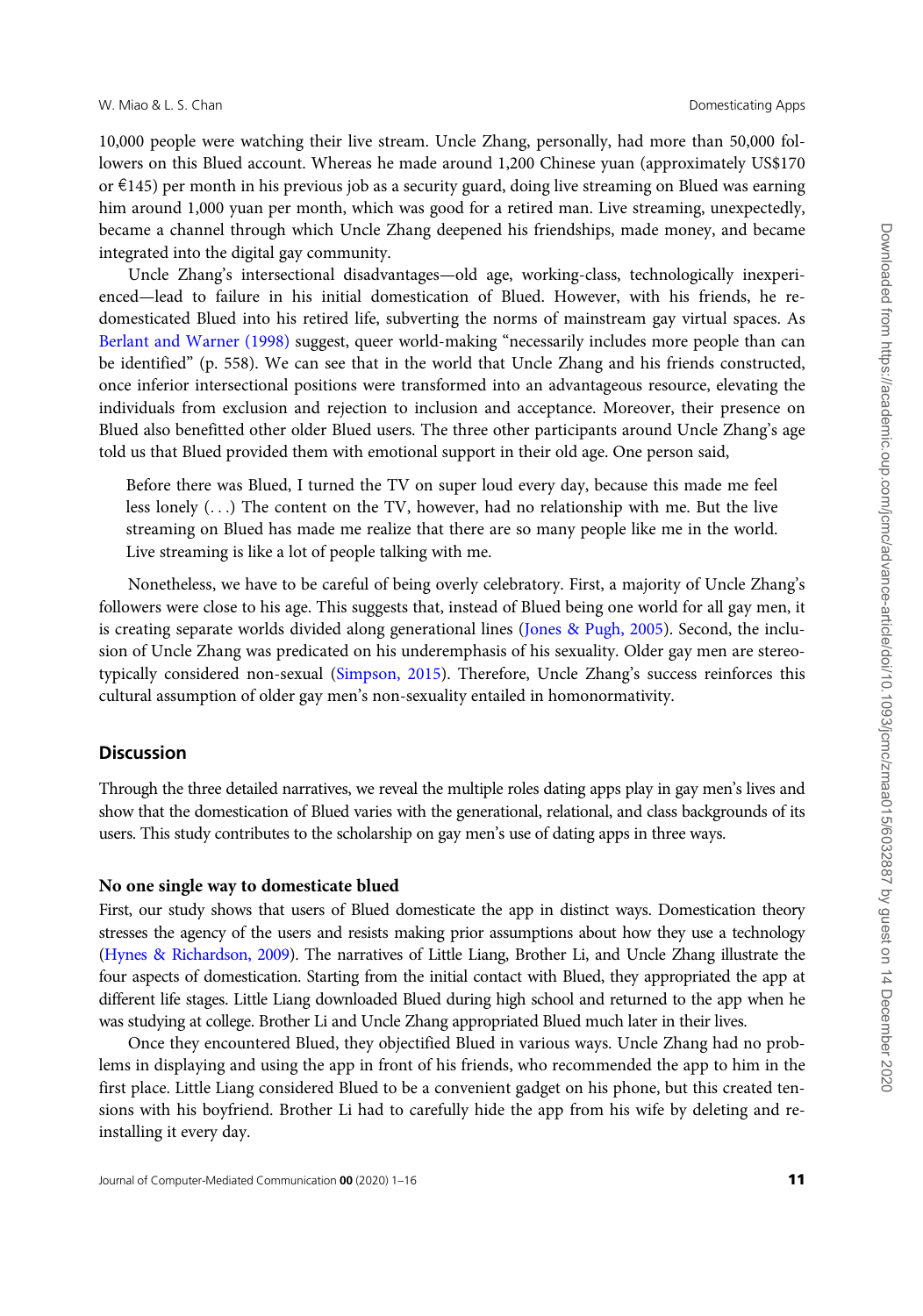Further, the ways they incorporated Blued into their lives were dramatically different. The young and urban Little Liang used Blued to exercise his gay capital, expanding his social network. The middle-aged Brother Li expressed ambivalence toward the geo-locative feature of Blued. There were thrills from meeting new men during work trips, but also concerns over privacy. What the older user Uncle Zhang experienced was a metamorphosis in which he, once ignored by younger users on Blued, became an online celebrity.

Finally, at the stage of conversion, using Blued induced jealousy in Little Liang's boyfriend and suspicion in Brother Li's wife, limiting the extent to which they could incorporate Blued into their everyday life. For Uncle Zhang, using Blued to do live streaming brought him gay sociality through interacting with his friends and viewers. Together, these narratives show that the differences between individuals and between the different life stages of the same individual influence the process of domesticating dating apps. The insights provided by the narratives of Brother Li and Uncle Zhang also complement existing studies, which focus on young app users.

### Intersection of generation, relationship status, and class

Second, we document the relationship between users' intersectional disadvantages or advantages and their use of technology. The different ways of domesticating Blued are predicated on the personal attributes of the users, the interactions between the users and their peers, and the macro social circumstances. This multi-layered consideration means no two people domesticate a technology in the same manner [\(Hynes & Richardson, 2009](#page-14-0)). Our participants, Little Liang, Brother Li, and Uncle Zhang are from different generations, relationship statuses, and classes. Their narratives illustrate the importance of adopting an intersectional lens that considers users' multiple identities and positions when studying dating apps [\(Shield, 2018](#page-14-0), [2019](#page-14-0)). We elaborate this point below.

In terms of generations, because of the decriminalization and depathologization of homosexuality in China at the turn of the 21st century, gay men born in the 1980s onward are more likely to embrace their sexuality and differences than men in earlier generations, who tend to have internalized homophobia and self-shame [\(Kong, 2011](#page-14-0)). Because of this generational difference, the proximity offered by Blued strengthened the gay capital of Little Liang, who is young and out, but marginalized and threatened Brother Li, who is older and still in the closet.

Uncle Zhang is from a generation that is arguably even more homophobic than Brother Li's, but he is more comfortable being an out gay man on Blued. This points to the intersectional influence of generational and relational backgrounds. Relationship statuses matter in the use of dating apps [\(Møller & Petersen, 2018\)](#page-14-0). Part of Brother Li's concern with using Blued is its impact on his heterosexual marriage. Uncle Zhang's wife has passed away, which relieves him of hiding his sexuality. In this respect, Brother Li is more similar to Little Liang, whose boyfriend also expresses dissatisfaction about his use of Blued, than to Uncle Zhang.

[Shield \(2018\)](#page-14-0) urges us to "consider how a geo-locative, mobile device might exacerbate not only a user's geographical position, but also the user's socio-economic position" (p. 159). The three narratives also show that class background may exacerbate the disadvantage of being older on Blued. Little Liang, who is not only young but also works in a transnational consultancy in a first-tier city, often takes business trips and stays in five-star hotels. As a result, he is likely to run into business gurus when using Blued. Brother Li, being a civil servant in a smaller city, does not make as much as Little Liang. He does go on business trips, but the places he visits are less developed than those visited by Little Liang. This shapes what kind of people he encounters on Blued. In these contrasting cases, class intersects with age to shape whom each man can interact with on Blued. Uncle Zhang sought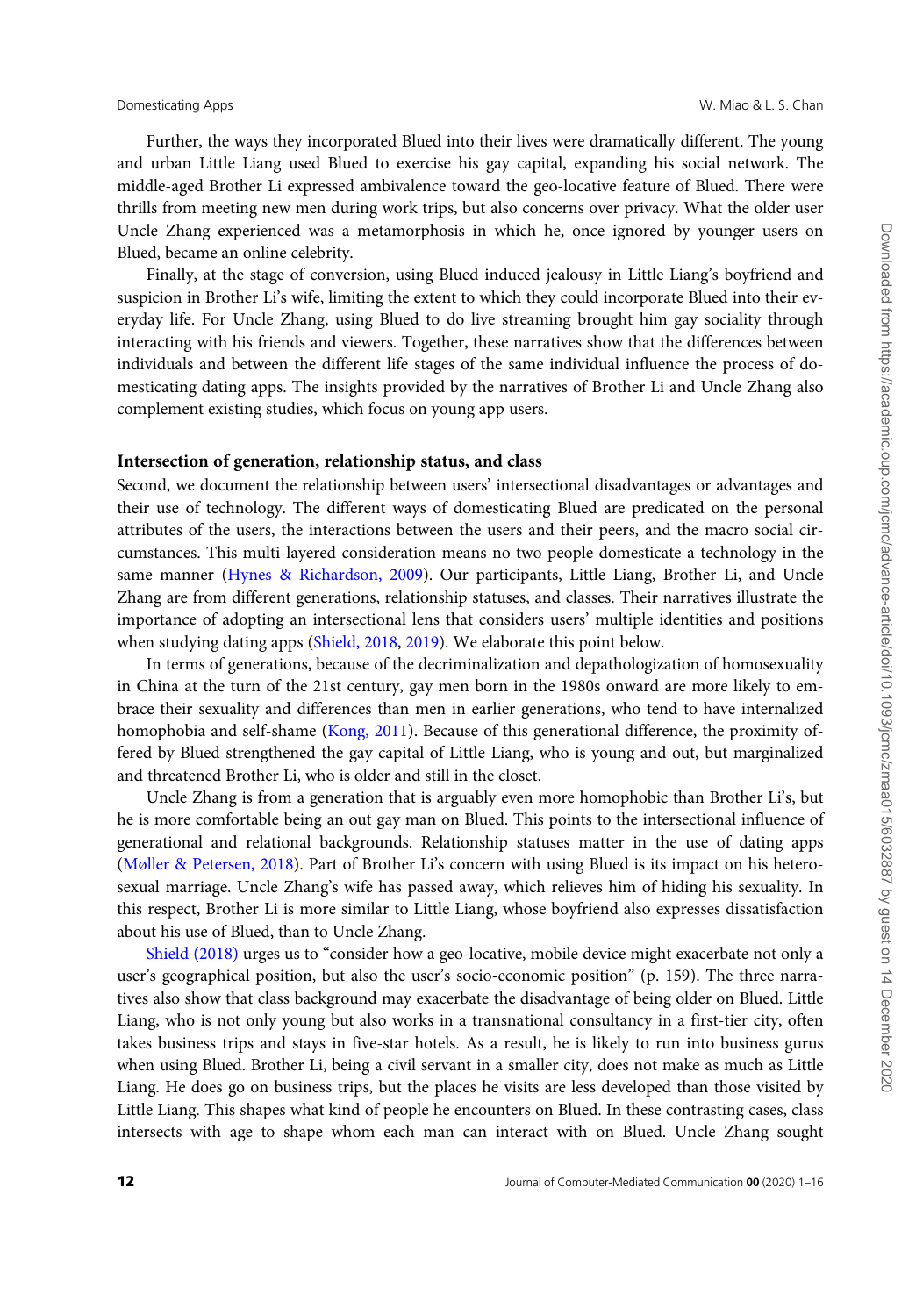companionship with older viewers by doing what [Wang \(2020\)](#page-15-0) calls performative labor. But other, richer Blued users can relatively easily find companionship by buying virtual gifts for younger live streamers [\(Wang, 2019\)](#page-15-0). Therefore, class influences how the interactions on Blued can take place.

### Usefulness of narrative-based interviews

Finally, our study demonstrates the usefulness of oral history in studying the meaning and significance of Blued to our participants. Thematic analysis is the dominant methodology in studies of gay men's use of dating apps (e.g., [Fitzpatrick](#page-13-0) [& Birnholtz, 2018;](#page-13-0) [Wang, 2019,](#page-15-0) [2020;](#page-15-0) [Wu & Ward, 2020](#page-15-0)). It is best used to explore certain aspects of app use. As our goal in this study is to holistically look at the role Blued plays in our participants' everyday life, the oral history method allows our participants to produce domestication narratives that describe how they adjust or maintain their behaviors and attitudes toward the app across an extended period of time. From their narratives, we see how changes in their life circumstances, such as moving to a larger city, getting married, and being rejected, orient them in the emerging dating app culture. We suggest adding narrative-based interviews, alongside other innovative methods, such as the walkthrough method [\(Light, Burgess,](#page-14-0) & [Duguay, 2018\)](#page-14-0) or computational method [\(Van Berlo & Ranzini, 2018\)](#page-15-0), to the toolkit for studying dating apps.

# Conclusion

In conclusion, our study contributes to the literature on gay men's use of dating apps by integrating domestication theory and intersectionality theory. By presenting three in-depth narratives of Blued users, supplemented by a few others, we show that Blued plays different roles for people with different generational, relational, and class backgrounds. The two narratives from older Blued users show that the bias toward young users in existing studies may have ignored some fundamental ways in which these apps may influence or be influenced by the users' life circumstances. Future studies may build upon our effort to consider other sets of intersectional attributes in shaping the use of dating apps.

# Acknowledgments

This study was supported by the National Social Science Foundation of China (20BXW037).

# **Note**

- 1. We refer to Blued as a social app because its features go beyond those of a typical Western dating app, such as Grindr and Tinder (see below; [Miao](#page-14-0) & [Chan, 2020](#page-14-0)).
- 2. These are all pseudonyms. "Little" ( $sh\tilde{a}o$ , in Chinese) followed by someone's last name is an amicable way to address a man younger than or around same age as oneself. Similarly, "Brother" ( $d\dot{a}g\bar{e}$ ) followed by someone's last name is used to address a man older than oneself. "Uncle" ( $b\acute{o}$ ) following someone's last name is a way to show respect to a man much older than oneself. To further protect our participants' identities, we do not specify their exact age nor the city they were born or were living in at the time of interview.
- 3. Chinese cities are informally classified into five tiers according to their population and economic performances, with Beijing, Shanghai, Guangzhou, Shenzhen commonly being referred to as first-tier cities ([Wong, 2019\)](#page-15-0). There is, however, no official classification from the government.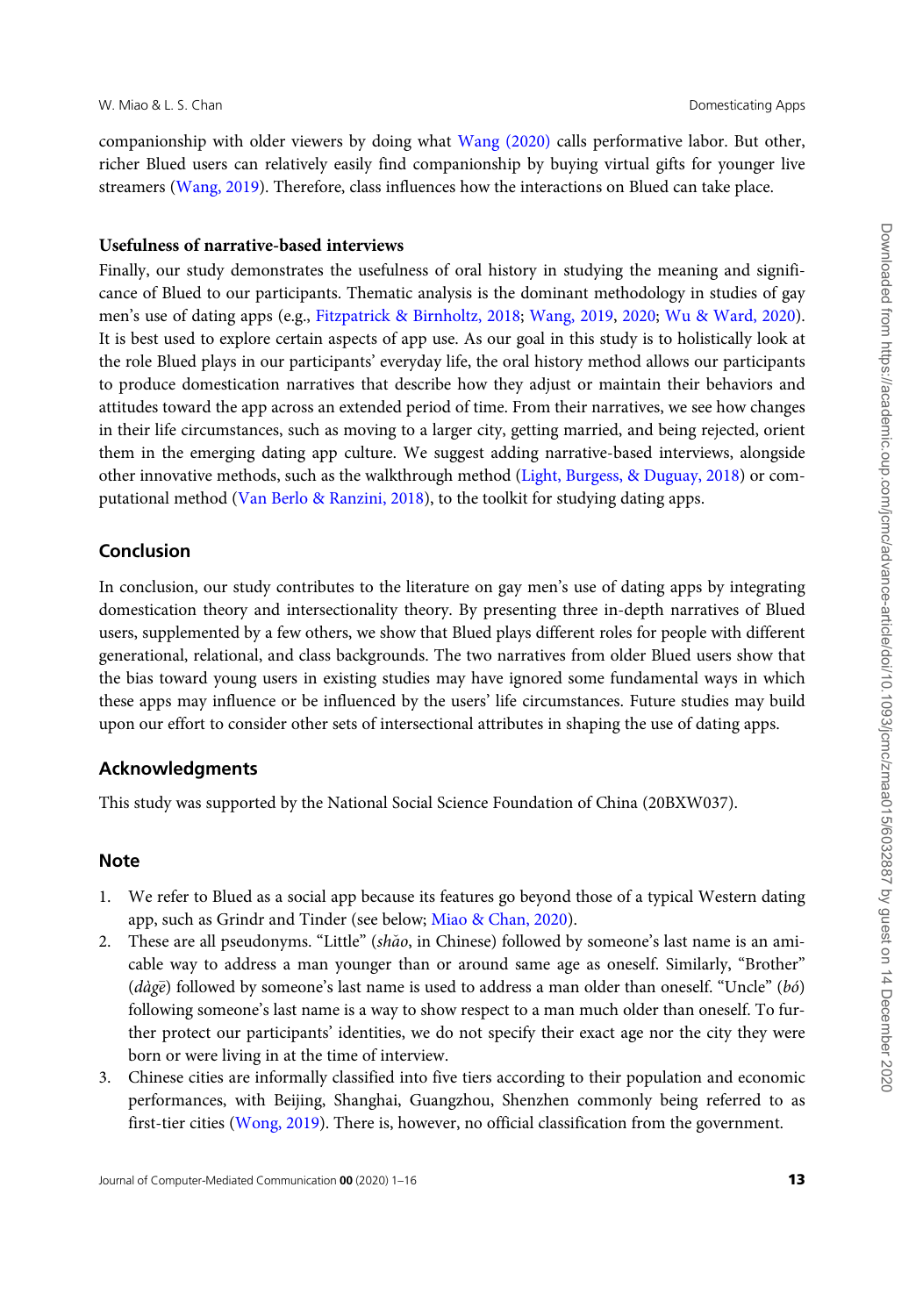# <span id="page-13-0"></span>References

- Albury, K., & Byron, P. (2016). Safe on my phone? Same-sex attracted young people's negotiations of intimacy, visibility, and risk on digital hook-up apps. Social Media+ Society, 2(4), 1-10. doi[:doi.](https://doi.org/10.1177/2056305116672887) [org/10.1177/2056305116672887](https://doi.org/10.1177/2056305116672887)
- Baym, N. K. (2006). Finding the quality in qualitative research. In D. Silver & A. Massanari (Eds.), Critical cyberculture studies (pp. 79–87). New York: New York University Press.
- Berlant, L., & Warner, M. (1998). Sex in public. Critical Inquiry, 24(2), 547–566. doi:[10.1086/448884](https://doi.org/10.1086/448884)
- Bertel, T. F., & Ling, R. (2016). "It's just not that exciting anymore": The changing centrality of SMS in the everyday lives of young Danes. New Media  $& Society, 18(7), 1293-1309.$  doi:[10.1177/](https://doi.org/10.1177/1461444814555267) [1461444814555267](https://doi.org/10.1177/1461444814555267)
- Campbell, J. E. (2004). Getting it on online: Cyberspace, gay male sexuality, and embodied identity. New York: Harrington Park Press.
- Chan, L. S. (2016). How sociocultural context matters in self-presentation: A comparison of US and Chinese profiles on Jack'd, a mobile dating app for men who have sex with men. International Journal of Communication, 10, 6040–6059. Retrieved from [https://ijoc.org/index.php/ijoc/article/](https://ijoc.org/index.php/ijoc/article/view/5829) [view/5829](https://ijoc.org/index.php/ijoc/article/view/5829)
- Choi, S. Y.-P., & Luo, M. (2016). Performative family: Homosexuality, marriage and intergenerational dynamics in China. The British Journal of Sociology, 67(2), 206–208. doi[:10.1111/1468-4446.12196](https://doi.org/10.1111/1468-4446.12196)
- Cockcroft, T. (2005). Using oral history to investigate police culture. Qualitative Research, 5(3), 365–384. doi:[10.1177/1468794105054460](https://doi.org/10.1177/1468794105054460)
- Collins, P. H. (1991). Black feminist thought: Knowledge, conscious and politics of empowerment. New York: Routledge.
- Crenshaw, K. (1989). Demarginalizing the intersection of race and sex: A black feminist critique of antidiscrimination doctrine, feminist theory and antiracist politics. University of Chicago Legal Forum, 1989(1), 139–167.
- Daroya, E. 2018. "Not into chopsticks or curries": Erotic capital and the psychic life of racism on Grindr. In D. W. Riggs (Ed.), The psychic life of racism in gay men's communities (pp. 67-80). London, England: Lexington.
- Epstein, S., & Carrillo, H. (2014). Immigrant sexual citizenship: Intersectional templates among Mexican gay immigrants to the USA. Citizenship Studies, 18(3–4), 259–276. doi:[10.1080/13621025.](https://doi.org/10.1080/13621025.2014.905266) [2014.905266](https://doi.org/10.1080/13621025.2014.905266)
- Fitzpatrick, C., & Birnholtz, J. (2018). "I shut the door": Interactions, tensions, and negotiations from a location-based social app. New Media & Society, 20(7), 2469–2488. doi[:10.1177/1461444817725064](https://doi.org/10.1177/1461444817725064)
- Gray, M. L. (2009). Out in the country: Youth, media, and queer visibility in rural America. New York: New York University Press.
- Haddon, L. (2003). Domestication and mobile telephony. In J. E. Katz (Ed.), Machines that become us: The social context of personal communication technology (pp. 43–55). New Brunswick, NJ: Transaction.
- Haddon, L. (2011). Domestication analysis, objects of study, and the centrality of technologies in everyday life. Canadian Journal of Communication, 36(2), 311–323. doi[:10.22230/cjc.](https://doi.org/10.22230/cjc.2011v36n2a2322) [2011v36n2a2322](https://doi.org/10.22230/cjc.2011v36n2a2322)
- Hancock, A.-M. (2016). Intersectionality: An intellectual history. New York: Oxford University Press.
- Ho, L. W. W. (2010). Gay and lesbian subculture in urban China. London, England: Routledge.
- Hynes, D. (2009). [End] Users as designers: The Internet in everyday life in Irish households. Anthropology in Action, 16(1), 18–29. doi:[10.3167/aia.2009.160103](https://doi.org/10.3167/aia.2009.160103)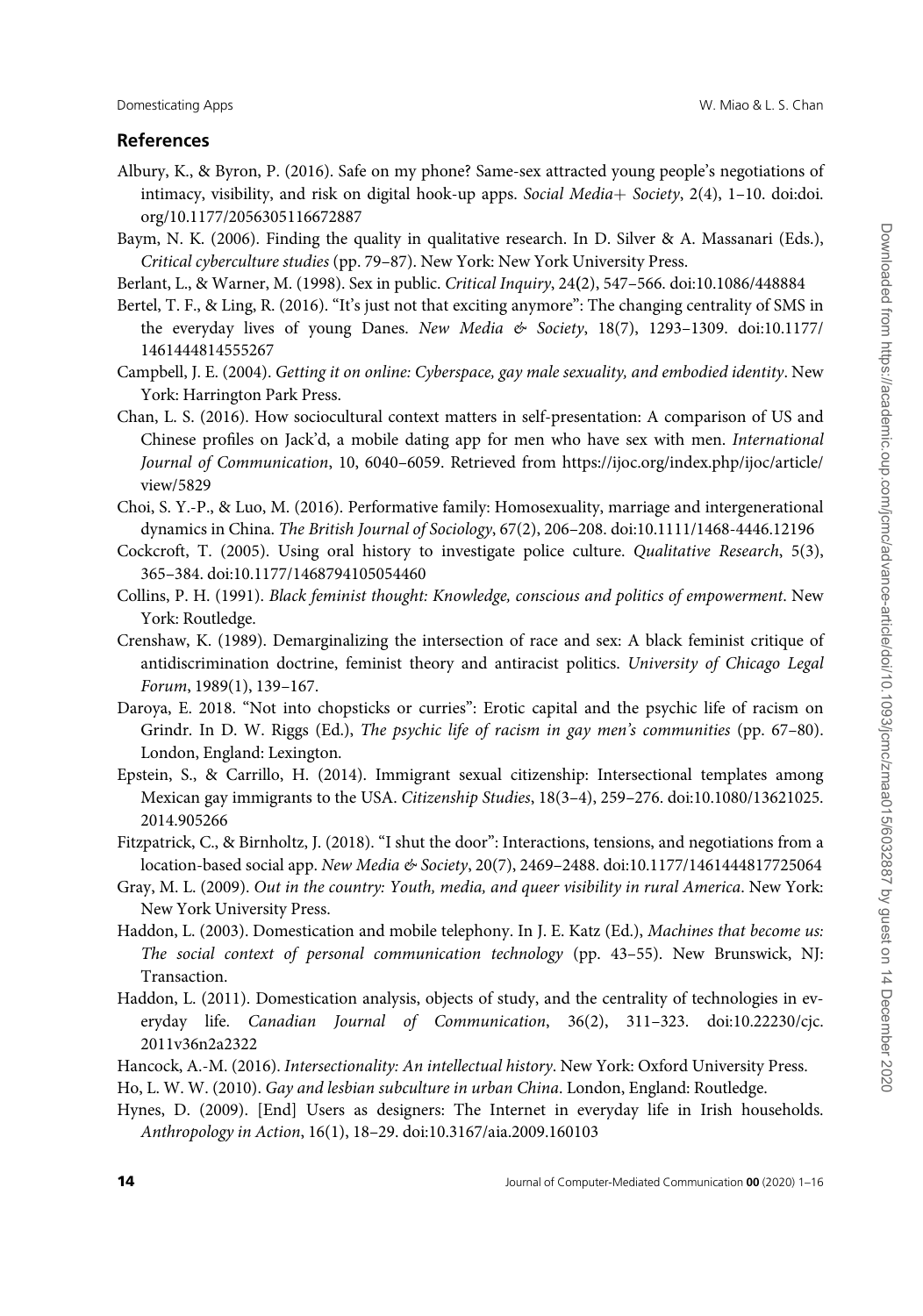- <span id="page-14-0"></span>Hynes, D., & Richardson, H. (2009). What use is domestication theory to information systems research? In Y. K. Dwivedi, B. Lal, M. D. Williams, S. L. Schneberger, & M. Wade (Eds.), Handbook of research on contemporary theoretical models in information systems (pp. 482–494). Hershey, PA: IGI Global.
- Huang, Y, & Miao, W. (2020). Re-domesticating social media when it becomes disruptive: Evidence from China's "super app" WeChat.Mobile Media & Communication. Advanced online publication. doi[:10.1177/2050157920940765](https://doi.org/10.1177/2050157920940765)
- Jones, J., & Pugh, S. (2005). Ageing gay men: Lessons from the sociology of embodiment. Men and Masculinities, 7(3), 248–260. doi[:https://doi.org/10.1177/1097184X04265990](https://doi.org/10.1177/1097184X04265990)
- Kong, T. S. K. (2011). Chinese male homosexualities: Memba, tongzhi, and golden boy. London, England: Routledge.
- Light, B., Burgess, J., & Duguay, S. (2018). The walkthrough method: An approach to the study of apps. New Media & Society, 20(3), 881-900. doi:[10.1177/1461444816675438](https://doi.org/10.1177/1461444816675438)
- Lindlof, T. R., & Taylor, B. C. (2011). Qualitative communication research methods (3rd ed.). Thousand Oaks, CA: Sage.
- Luo, Q., Wu, Z., Chen, Z., Ma, Y., Mi, G., Liu, X., ... & Scott, S. R. (2019). App use frequency and condomless anal intercourse among men who have sex with men in Beijing, China: A cross-sectional study. International Journal of STD & AIDS, 30(12), 1146–1155. doi[:10.1177/0956462419860293](https://doi.org/10.1177/0956462419860293)
- Matassi, M., Boczkowski, P. J., & Mitchelstein, E. (2019). Domesticating WhatsApp: Family, friends, work, and study in everyday communication. New Media & Society, 21(10), 2183-2200. doi[:10.](https://doi.org/10.1177/1461444819841890) [1177/1461444819841890](https://doi.org/10.1177/1461444819841890)
- Miao, W., & Chan, L. S. (2020). Social constructivist account of the world's largest gay social app: Case study of Blued in China. The Information Society, 36(4), 214–225. doi[:10.1080/01972243.2020.1762271](https://doi.org/10.1080/01972243.2020.1762271)
- Møller, K., & Petersen, M. N. (2018). Bleeding boundaries: Domesticating gay hook-up apps. In R. Andreassen, M. Nebeling, K. Harrison, & T. Raun (Eds.), Mediated intimacies: Connectivities, relationalities and proximities (pp. 208–224). Abingdon, England: Routledge.
- Morris, M. (2018). "Gay capital" in gay student friendship networks: An intersectional analysis of class, masculinity, and decreased homophobia. Journal of Social and Personal Relationships, 35(9), 1183–1204. doi:[10.1177/0265407517705737](https://doi.org/10.1177/0265407517705737)
- Nakamura, L. (2002). Cybertypes: Race, ethnicity, and identity on the Internet. London, England: Routledge.
- Nimrod, G. (2016). The hierarchy of mobile phone incorporation among older users. Mobile Media  $\mathfrak{G}$ Communication, 4(2), 149–168. doi:[10.1177/2050157915617336](https://doi.org/10.1177/2050157915617336)
- Pew Research Center. (2013). The global divide on homosexuality. Retrieved from [https://www.pewglo](https://www.pewglobal.org/2013/06/04/the-global-divide-on-homosexuality/) [bal.org/2013/06/04/the-global-divide-on-homosexuality/](https://www.pewglobal.org/2013/06/04/the-global-divide-on-homosexuality/)
- Qian, C., & Woo, R. (2020). Chinese gay dating app BlueCity focused on Asia after IPO. Reuters. Retrieved from [https://www.reuters.com/article/us-bluecity-hldg-china/chinese-gay-dating-app](https://www.reuters.com/article/us-bluecity-hldg-china/chinese-gay-dating-app-bluecity-focused-on-asia-after-ipo-idUSKBN2492F2)[bluecity-focused-on-asia-after-ipo-idUSKBN2492F2](https://www.reuters.com/article/us-bluecity-hldg-china/chinese-gay-dating-app-bluecity-focused-on-asia-after-ipo-idUSKBN2492F2)
- Shield, A. D. (2018). Grindr culture: Intersectional and socio-sexual. Ephemera: Theory and Politics in Organization, 18(1), 149–161.
- Shield, A. D. (2019). Immigrants on Grindr: Race, sexuality and belonging online. Cham, Switzerland: Palgrave Macmillan.
- Silverstone, R., & Hirsch, E. (1992). Introduction. In R. Silverstone & E. Hirsch (Eds.), Consuming technologies: Media and domestic practices (pp. 1–10). London, England: Routledge.
- Silverstone, R., Hirsch, E., & Morley, D. (1992). Information and communication technologies and the moral economy of the household. In R. Silverstone, & E. Hirsch (Eds.), Consuming technologies: Media and domestic practices (pp. 15–31). London, England: Routledge.